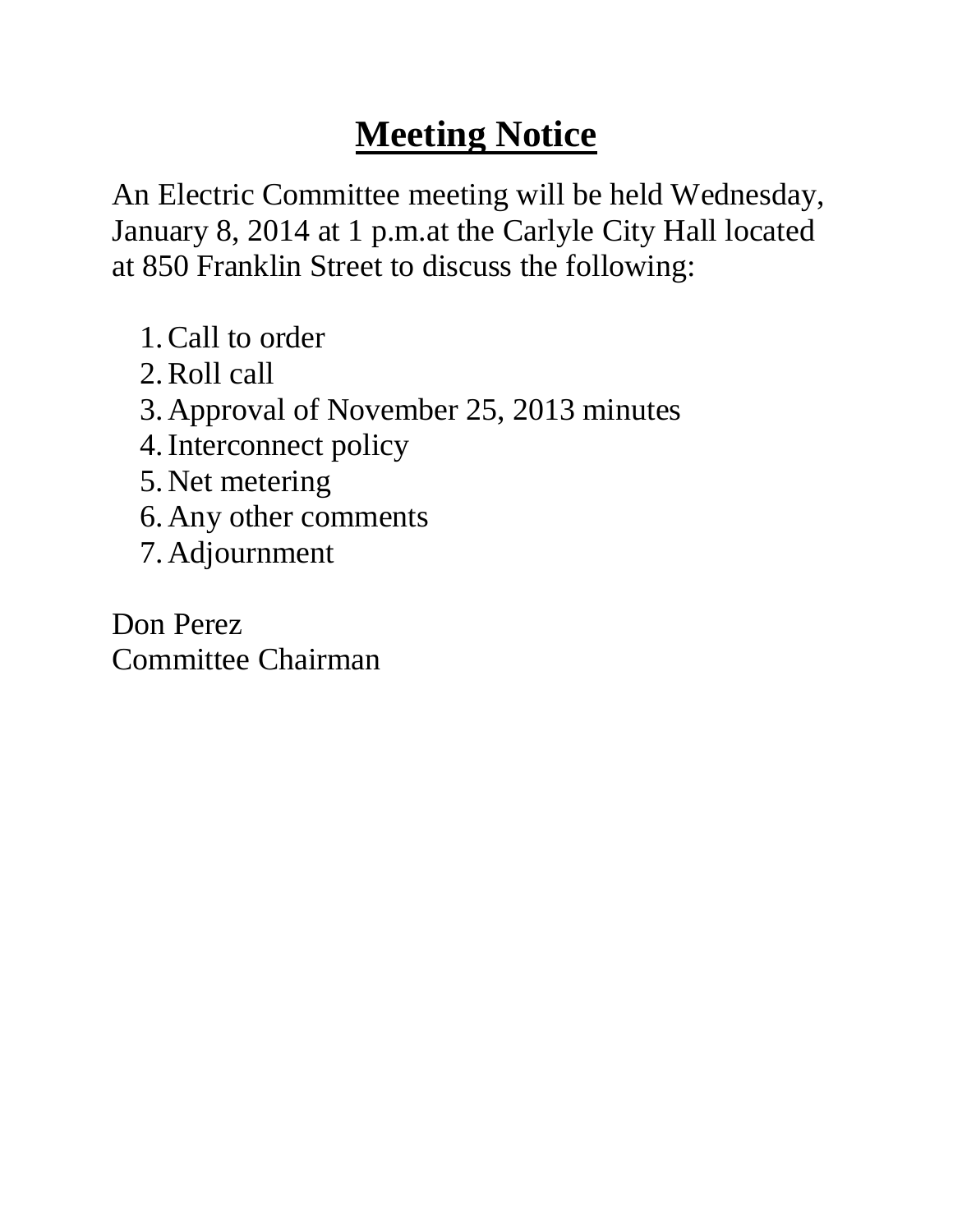The Electric Committee / City Council Meeting (due to possible quorum of council members)

An Electric Committee meeting will be held Tuesday, March 25, 2014 at 9 a.m. at the Carlyle City Hall located at 850 Franklin Street to discuss the following:

- 1.Call to order
- 2.Roll call
- 3. Approval of January 8, 2014 minutes
- 4.Budget
- 5. Selling of bucket truck
- 6. Project reviews
- 7. Portable generator
- 8. Fault indicators
- 9.Worthington update
- 10.APPA update
- 11.Any other comments
- 12.Adjournment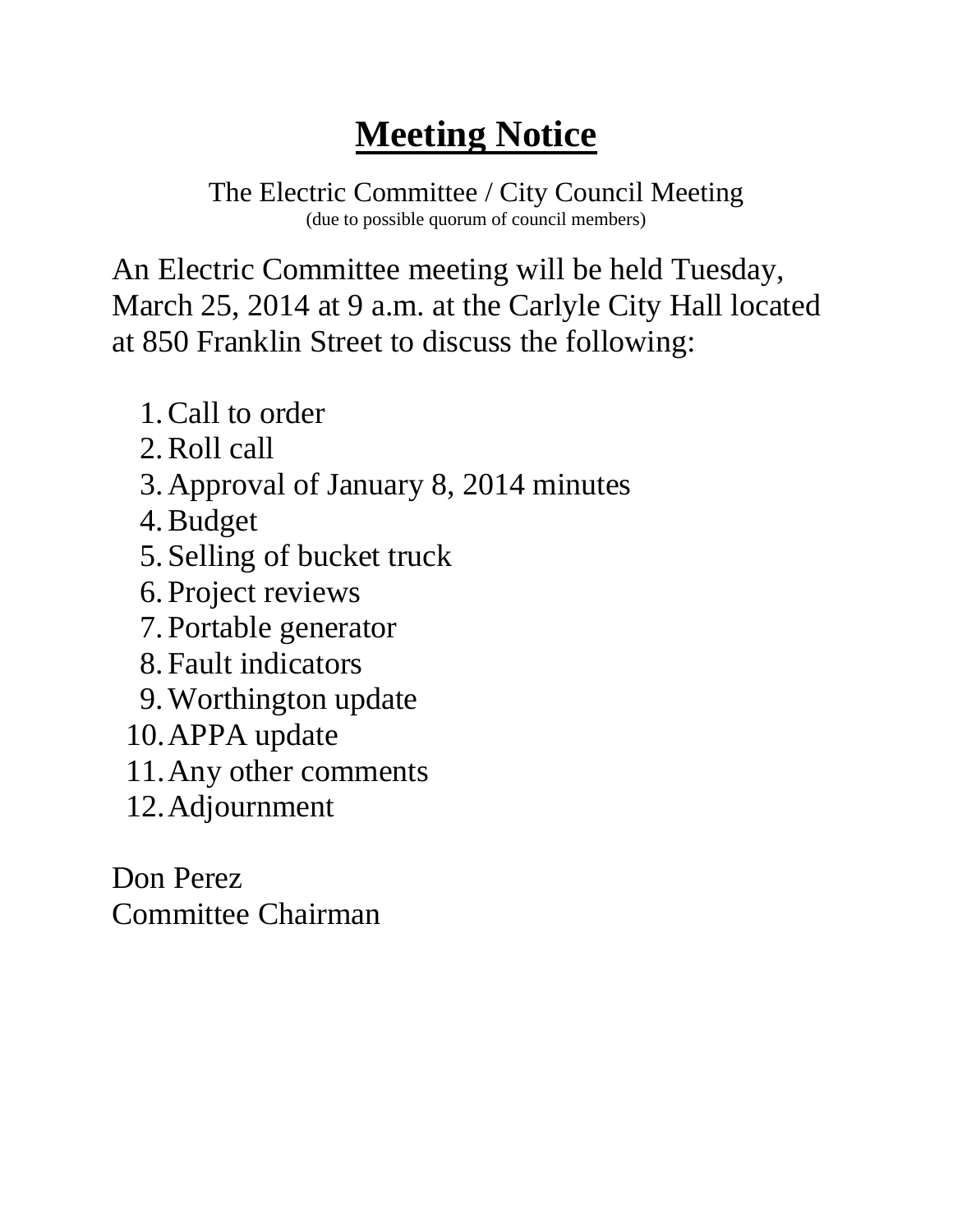The Electric Committee / City Council Meeting (due to possible quorum of council members)

An Electric Committee meeting will be held Thursday, October 16, 2014 at 8:30 a.m. at the Carlyle City Hall located at 850 Franklin Street to discuss the following:

- 1.Call to order
- 2.Roll call
- 3. Approval of March 25, 2014 minutes
- 4. Sell bucket truck
- 5.Cell Net update
- 6. New fuel meter in diesels
- 7.LED lights
- 8. OSHA regulations
- 9. Automatic meter reading
- 10.Any other comments
- 11.Adjournment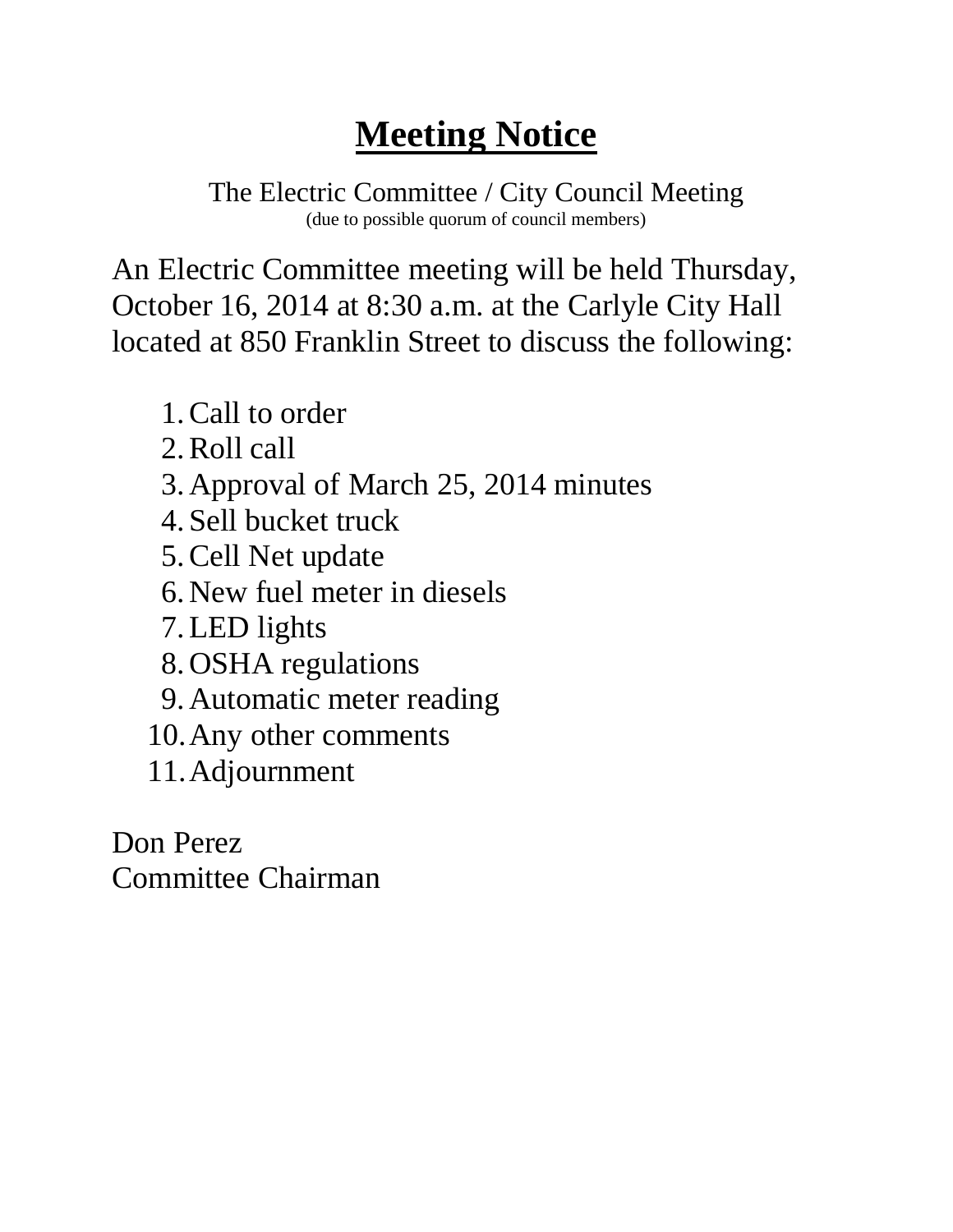The Electric Committee / City Council Meeting (due to possible quorum of council members)

An Electric Committee meeting will be held Tuesday, October 28, 2014 at 8:30 a.m. at the Carlyle City Hall located at 850 Franklin Street to discuss the following:

- 1.Call to order
- 2.Roll call
- 3. Approval of October 16, 2014 minutes
- 4.Bob Rothermel
- 5.E2C2 money
- 6. Possible electric rate increase
- 7. Any other comments
- 8. Adjournment